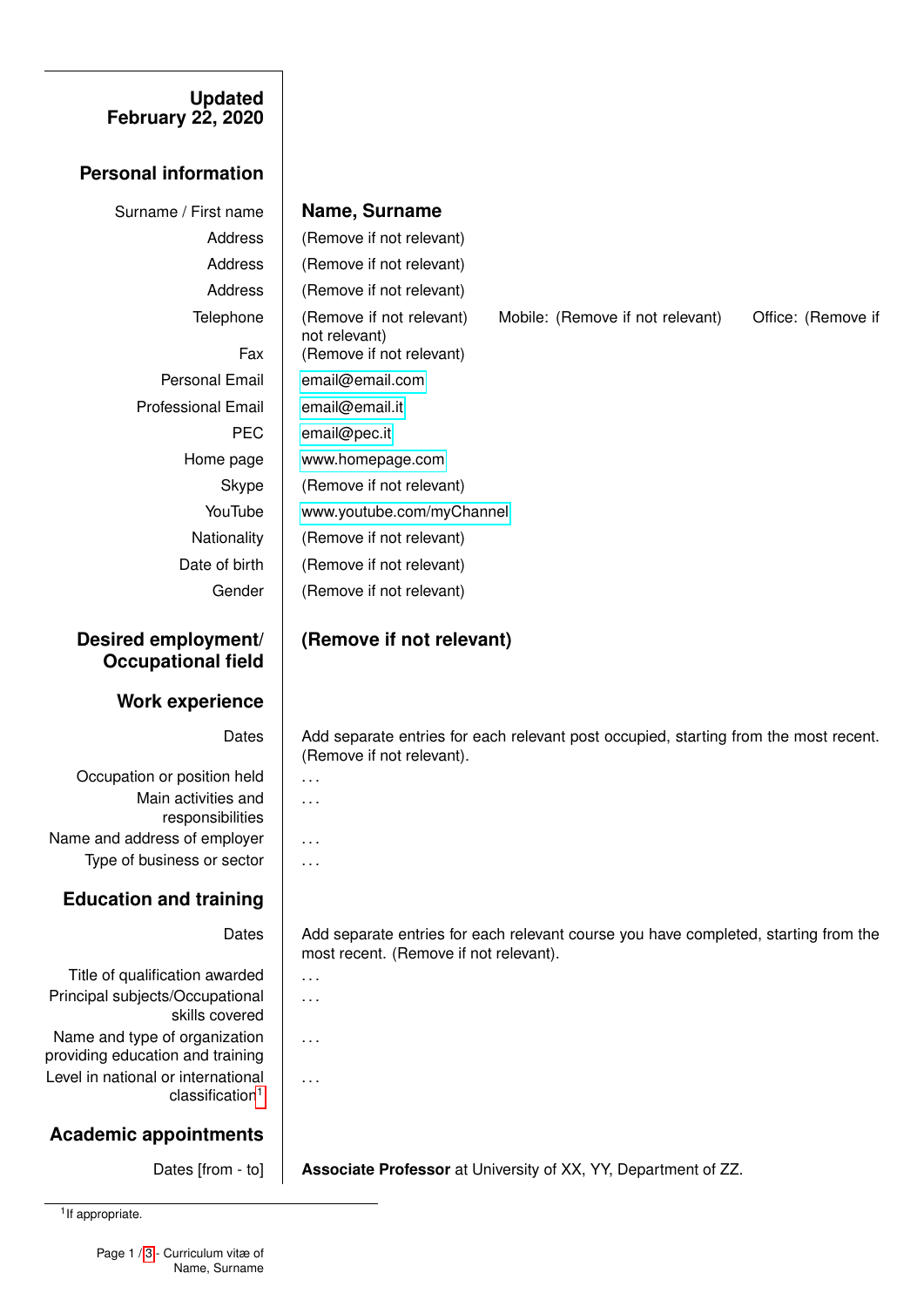### **Professional and scientific appointments**

**Research areas**

#### **Personal skills and competences**

Other language(s) *Self-assessment European level*(\*)

> **Language Language**

Social skills and competences

Organisational skills and competences

> Technical skills and competences

Computer skills and competences

> Artistic skills and competences

Other skills and competences

# **Additional information**

### **Research projects and collaborations**

Dates **IEEE Senior Membership** obtained from Institute of Electrical and Electronics Engineers.

> Autonomous systems; distributed control and optimization over networks; nonsmooth systems; piecewise quadratic stability.

# Mother tongue **Specify mother tongue**

| Understanding |         | Speaking              |                      | Writing |
|---------------|---------|-----------------------|----------------------|---------|
| Listening     | Reading | Spoken<br>interaction | Spoken<br>production |         |
|               |         |                       |                      |         |
| (4)           |         |                       |                      |         |

(\*)*Common European Framework of Reference (CEF) level*

Replace this text by a description of these competences and indicate where they were acquired (remove if not relevant).

Replace this text by a description of these competences and indicate where they were acquired (remove if not relevant).

Replace this text by a description of these competences and indicate where they were acquired (remove if not relevant).

Replace this text by a description of these competences and indicate where they were acquired (remove if not relevant).

Replace this text by a description of these competences and indicate where they were acquired (remove if not relevant).

Replace this text by a description of these competences and indicate where they were acquired (remove if not relevant).

Driving licence(s)  $\parallel$  State here whether you hold a driving licence and if so for which categories of vehicle. (Remove if not relevant).

> Include here any other information that may be relevant, for example contact persons, references, etc. (Remove heading if not relevant).

#### **Personal interests**

. . .

Participation and operative responsibility within the XX European research project YY, project number 012345. Title "**The title of the project**". January XX - December YY. Project amount: 999 kEuros (only related to University XX activities).